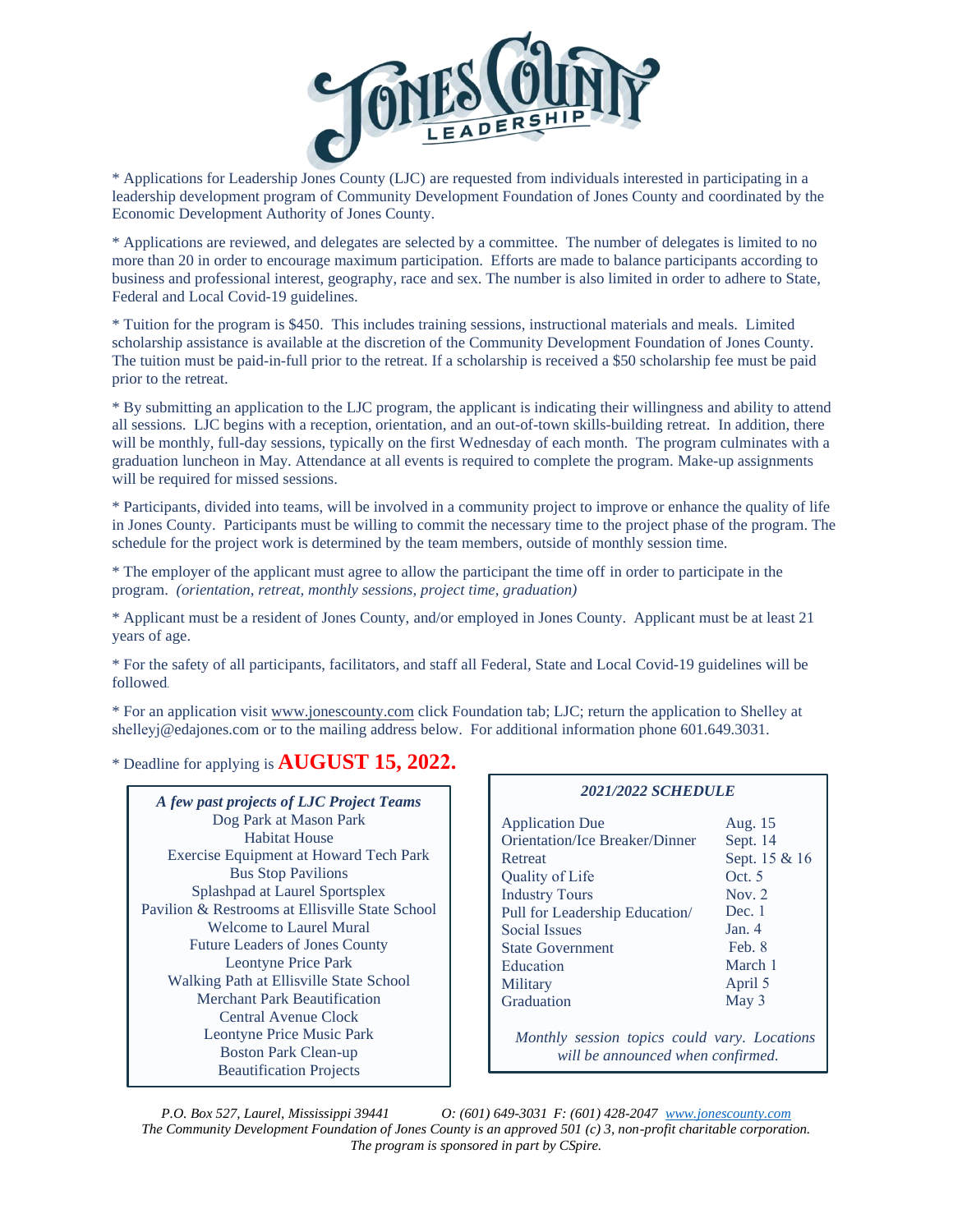

All applications are subject to confidential evaluation. Applicants not selected are notified by letter.

#### **INSTRUCTIONS**: Must be typed or neatly printed. Must include a recent photograph.

| First | Middle | Last |  |
|-------|--------|------|--|
|       |        |      |  |
|       |        |      |  |
|       |        |      |  |
|       |        |      |  |
|       |        |      |  |
|       |        |      |  |
|       |        |      |  |

## **EMPLOYMENT**

| Previous Employment (Account for all periods including active military duty. Place in reverse chronological order): |                         |      |    |  |
|---------------------------------------------------------------------------------------------------------------------|-------------------------|------|----|--|
| Employer                                                                                                            | Title or Responsibility | from | To |  |
|                                                                                                                     |                         |      |    |  |
|                                                                                                                     |                         |      |    |  |
|                                                                                                                     |                         |      |    |  |
|                                                                                                                     | <b>REFERENCES</b>       |      |    |  |
| Name two persons in Jones County not related to you as references for the selection committee to contact:           |                         |      |    |  |
|                                                                                                                     |                         |      |    |  |
|                                                                                                                     |                         |      |    |  |
|                                                                                                                     |                         |      |    |  |
|                                                                                                                     |                         |      |    |  |

*P.O. Box 527, Laurel, Mississippi 39441 O: (601) 649-3031 F: (601) 428-2047 [www.jonescounty.com](http://www.jonescounty.com/) The Community Development Foundation of Jones County is an approved 501 (c) 3, non-profit charitable corporation. The program is sponsored in part by CSpire.*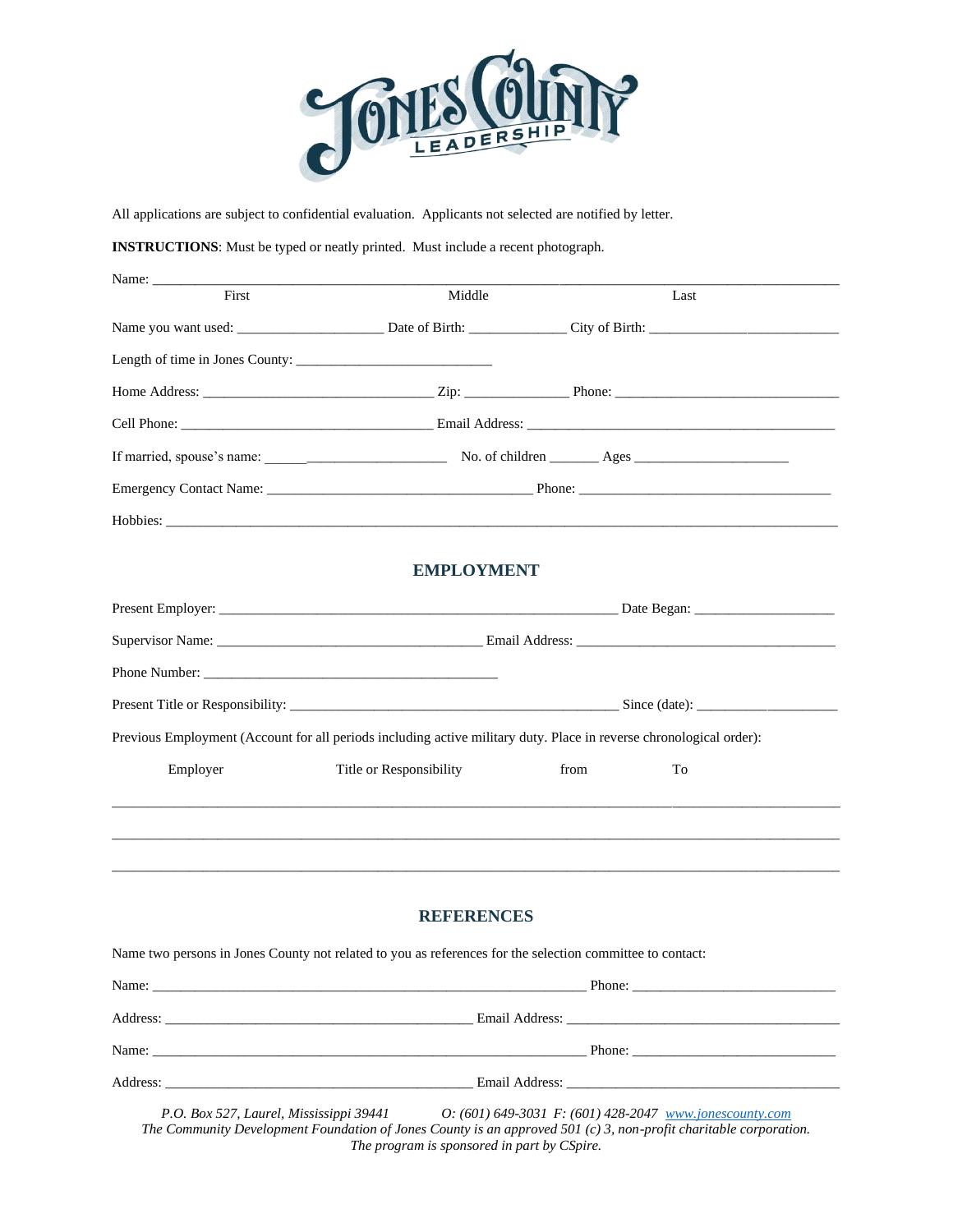

## **COMMUNITY ACTIVITIES**

List Key community, civic, professional, religious, business, social, or other organizations of which you have been a member in the last five years.

| Organization                                                                                                                     | <b>Official Position Held</b> | Approximate Date of Membership                                                                                                                                                                                                        |
|----------------------------------------------------------------------------------------------------------------------------------|-------------------------------|---------------------------------------------------------------------------------------------------------------------------------------------------------------------------------------------------------------------------------------|
|                                                                                                                                  |                               |                                                                                                                                                                                                                                       |
| Special Honors or Awards for leadership activities: _____________________________                                                |                               |                                                                                                                                                                                                                                       |
|                                                                                                                                  |                               |                                                                                                                                                                                                                                       |
|                                                                                                                                  |                               |                                                                                                                                                                                                                                       |
| then individually or cooperatively develop solutions.<br>Please explain what you hope to gain if selected to participate in LJC. |                               | One of the goals of LJC is to build a network of community leaders who can identify community problems and opportunities and                                                                                                          |
|                                                                                                                                  |                               |                                                                                                                                                                                                                                       |
| What do you feel to be the most significant problems facing the Jones County area?                                               |                               |                                                                                                                                                                                                                                       |
|                                                                                                                                  |                               |                                                                                                                                                                                                                                       |
|                                                                                                                                  |                               | What do you feel needs to be done to address the above issue?<br><u>Letting</u> the state of the state of the state of the state of the state of the state of the state of the state of the state of the state of the state of the st |

*P.O. Box 527, Laurel, Mississippi 39441 O: (601) 649-3031 F: (601) 428-2047 [www.jonescounty.com](http://www.jonescounty.com/) The Community Development Foundation of Jones County is an approved 501 (c) 3, non-profit charitable corporation. The program is sponsored in part by CSpire.*